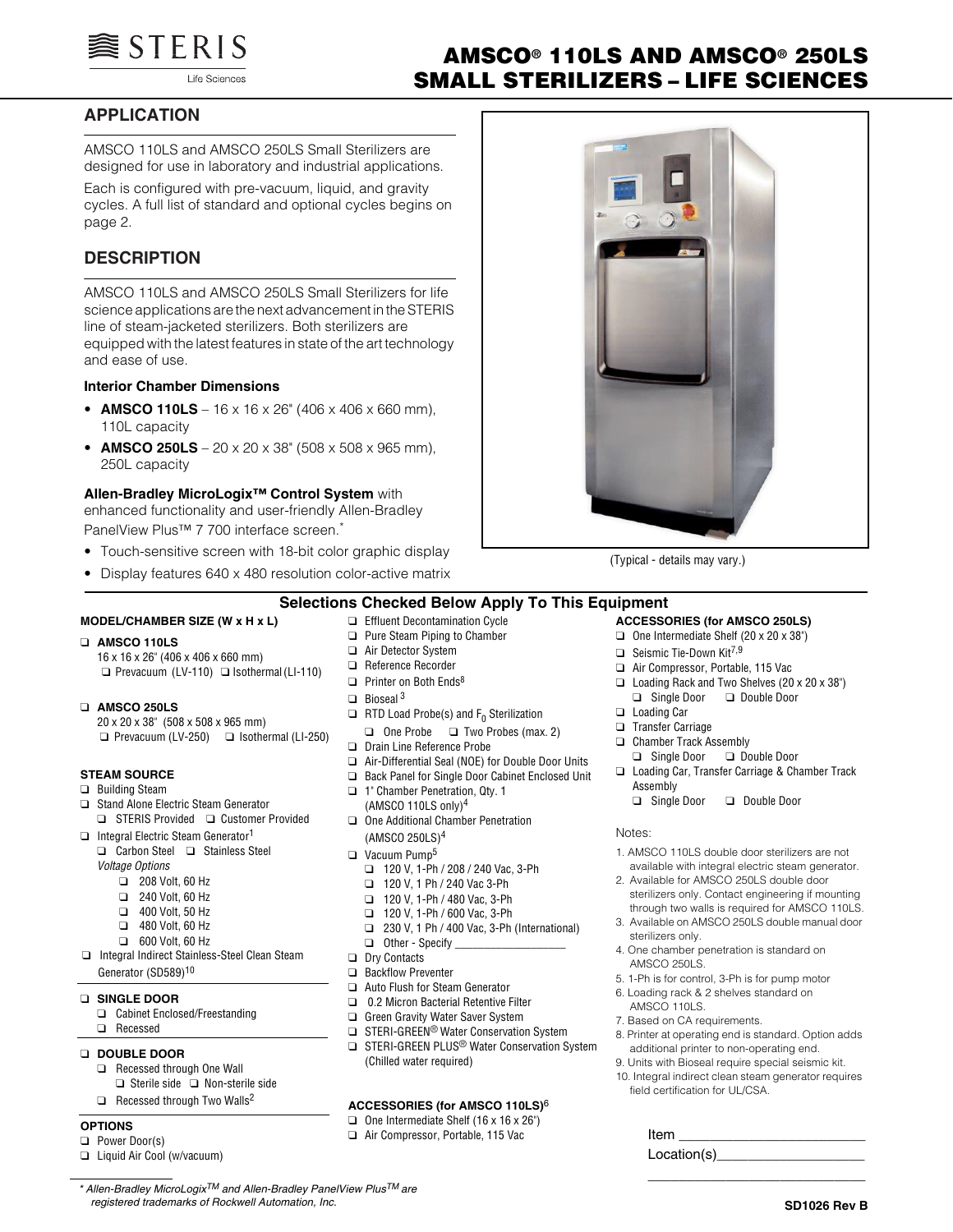- Display is designed with emphasis on human factors and user recognizable symbols.
- Noise level for units with water ejector 68Dba, units with vacuum pump 74Dba.

### **Cycle Programming and Flash Memory**

- **20 cycles** may be individually selected and programmed
- Help screens for control operation
- Program permanently stored in flash memory
- Variables permanently stored in flash memory

### **Vertical Sliding Door(s)**

AMSCO LS configurations include choice of single or double door sterilizers and open or recessed mounting. The doors are manually operated. Door seals (1 per door) are non-lubricated, steam activated.

*NOTE: Recess two wall mounting is not available for AMSCO 110LS double door sterilizers.*

### **Modularized Vessel And Piping**

Vessel and piping are designed for increased dependability and reduced service time.

- Reduced piping components increase reliability
- Vessel design allows higher operating temperature of 141°C (285°F)
- Non-clogging chamber drain line prevents media from plugging drain line
- Emergency manual exhaust valve

# **STANDARDS**

Each sterilizer meets applicable requirements of the following listings and standards, and carries the appropriate symbols.

- **Governing Directives for Affixing the CE Mark:**
- » Low-Voltage Directive (2014/35/EU)
- » EMC Directive (2014/30/EU)
- » Machinery Directive (2006/42/EEC)
- **Pressure Equipment Directive (PED):** 97/23/EC.

• **UL/EN/CSA 61010-1:** Safety Requirements for Electrical Equipment for Measurement, Control, and Laboratory Use

Part 1: General Requirements

• **UL/EN/CSA 61010-2-040:** Safety Requirements For Electrical Equipment For Measurement, Control, And Laboratory Use, Part 2-040: Particular Requirements For Sterilizers And Washer-Disinfectors Used To Treat Medical Materials

• **ASME Code, Section VIII, Division 1** for unfired pressure vessels. The pressure vessel is so stamped; ASME Form U-1 is furnished. The shell and door are constructed to withstand a working pressure of 45 psig (3.1 bar).

# **CYCLE DESCRIPTIONS**

Standard and optional cycles are as follows:

**Gravity Cycle (standard)** provided on prevacuum, and isothermal sterilizers, for sterilization of heat- and moisturestable goods at 100°C to 141°C (212°F to 285°F), and decontamination of bagged non bio-hazardous laboratory wastes. Gravity cycle utilizes gravity air-displacement principle. However, the gravity cycle has a standard drying phase which uses a vacuum. The drying phase can be disabled.

**Liquid Cycle (standard)** provided on prevacuum, and isothermal sterilizers, for sterilization of liquids and media in vented borosilicate glass or metal containers at 100°C to 141°C (212°F to 285°F). Liquid cycle uses optimal solution cooling feature, during exhaust (cooling) phase, to control exhaust rate.

**Prevacuum Cycle (standard)** provided only on prevacuum sterilizer, for efficient, high-volume sterilization of porous, heatand moisture-stable materials at 100°C to 141°C (212°F to 285°F). Prevacuum cycle utilizes a mechanical air-evacuation system.

**USP 660 Cycle (standard)** developed to assist meeting the requirements of USP 660 sterilization test cycle for glassware. Load probe option is recommended when using this USP cycle.

**Continuous Cycle (standard)** This cycle allows for up to 9,999 cycles to be run consecutively without the need of an operator. Cycle parameters can be set, along with the amount of time to lapse in between cycles. For this cycle to function, a power door is required to facilitate automatic opening and closing.

**Waste Bag Cycle (standard)** This cycle has been preconfigured with cycle parameters shown to be effective when processing lab waste in autoclavable bags. Through air removal assistance and a controlled exhaust, the internal temperature is increased more effectively and faster, while minimizing boil over of any liquids present. Parameters may need to be adjusted based on specific loads. Bags should not be completely sealed.

**Isothermal Cycle (optional)** provided only on isothermal sterilizer, for processing of heat-sensitive and heat-coagulable solutions in vented borosilicate glass or metal containers at 78°C to 110°C (170°F to 230°F). Isothermal cycle utilizes steam to enhance temperature control and prevent layering of steam and air within the chamber. Process maintains positive pressure in chamber to inhibit media boiling.

*NOTE: Temperature control spread is greater on Isothermal units ±6°C.*

**Liquid Air Cool (Optional)** provides water to jacket, and air pressure to chamber to improve exhaust time for liquid loads, and to reduce boil-over.

**ATF 1 and ATF 2 Cycles (Alternating Tangential Flow)** are designed to sterilize the XCell™ ATF system. These can be used for other purposes that require rates and hold times in the pre-conditioning pulses and a cool down in exhaust by temperature.

**Effluent Decontamination Cycle (Optional)** is used for processing contaminated laboratory waste (BL-3 and BL-4). Condensate produced during processing cycle is decontaminated before discharge to floor drain. Steam is admitted through bottom of sterilizer chamber, and chamber is exhausted out top side of vessel. During purge and vacuum pulses, all purge and exhaust gases are vented through a 0.2 micron bacterial retentive filter. Filter housing is steam jacketed to prevent wetting of filter membrane. Available with fast exhaust or optimal solution cooling (slow exhaust) exhaust types. User is responsible for development of process parameters.

**Leak Test Cycle,** for verification of door seal and piping system integrity. Cycle parameters are pre-programmed and fixed. Acceptable maximum leak rate is 1.0 mm Hg/minute over a 10 minute period following a fixed stabilization time.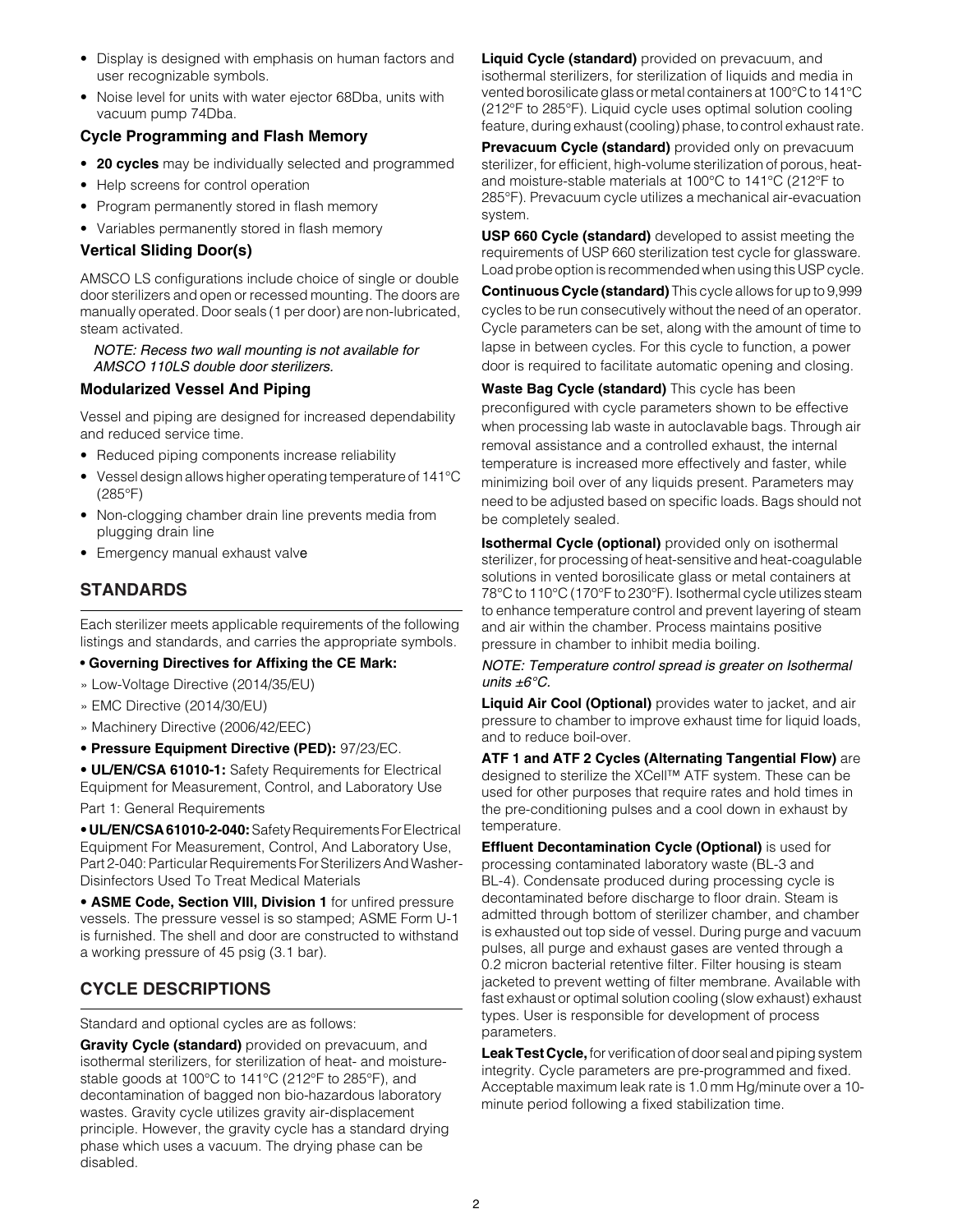**Daily Air Removal Test (Dart) Cycle,** provided only on prevacuum sterilizer, for verification of effective removal of residual air in chamber and load during testing. Test cycle determines if even and rapid steam penetration into test load occurred. Cycle parameters are preprogrammed and fixed.

**Bowie-Dick Test** is available for 121°C (250°F) and 132°C (270°F) prevacuum cycles.

**Healthcare Cycles** - The LS Series sterilizers can be programmed to reproduce cycles that are used for healthcare applications, however, these sterilizers do not have FDA clearance and cannot be used for patient treatment applications

# **ENVIRONMENTAL SUSTAINABILITY**

# **Automatic Utilities Startup/Shutdown**

This feature permits slow cooling of the entire vessel and load. Shutdown may be programmed to activate at the end of any designated cycle or time of day. When activated, control system automatically shuts off all utility valves, conserving steam and water usage. Sterilizer utilities can be restarted either by programmed time or manual operation. A different shutdown and restart time can be programmed for each day.

### **Green Mode**

The Green Mode is a standard feature on the control that will shut off the steam to the jacket after the unit has sat idle for a specified period of time. The specific time frame is determined by the user and entered into the control during set up; it can be changed at any time.

### **Green Gravity Water Saver System**

The Green Gravity Water Saver System provides additional water savings by collecting steam effluent and holding it in a cooling tank, reducing the amount of water required to cool the effluent.

# **STERI-GREEN® Water Conservation System**

This system significantly reduces the consumption of potable water. The STERI-GREEN system utilizes a mixing tank and an air-cooled heat exchanger to cool and recycle vacuum pump water and steam effluent. Water temperature is constantly monitored to minimize the need to add fresh cool water to the mixing tank. The system can provide up to 79% water savings over the vacuum pump alone, or up to 87% over a water ejector. When ordered, system includes a vacuum pump (3-phase power required).

# **STERI-GREEN PLUS® Water Conservation System**

The STERI-GREEN PLUS system utilizes facility chilled water supply. The system utilizes a mixing tank and a series of heat exchangers, integrated with the a chilled water loop, to cool and recycle vacuum pump water and effluent. Water temperature is constantly monitored to minimize the need to add fresh cool water to the mixing tank. This system provides up to 99% water savings over water ejector or vacuum pump upgrade alone. When ordered, system includes a vacuum pump (3-phase power required).

# **STANDARD FEATURES**

**Hinged front cabinet panel** opens for convenient access to sterilizer piping and control system.

**Resistance Temperature Detectors (RTDs)** are installed for sterilizer temperature control. The chamber drain line RTD senses and controls temperature variations within the sterilizer chamber. A jacket RTD provides temperature control within the jacket space. These RTD signals, converted into electrical impulses, provide accurate control inputs and readouts throughout entire cycle.

**Software calibration** is provided for all temperature and pressure inputs. Calibration is performed in the service mode, accessible through the touch screen displays, and accomplished using external or internal temperature and pressure sources. Control system provides a printed record of all calibration data for verification to current readings.

**Cycle Data Records,** recorded on the printer tape. They can also be retrieved for on-screen review, USB, or sent via e-mail if the system is enabled. The e-mail feature requires a network connection.

**Optimal solution cooling** is designed to safely cool various liquids in vented, borosilicate glass containers with minimum liquid loss due to boil-over, and to keep normal evaporation loss below 5%. Optimal solution cooling is an integral part of the factory-programmed liquid cycle. During the exhaust (cooling) phase, the control utilizes this feature to optimize the exhaust rate regardless of load size or container fill volume, up to one liter. During cooling, the initial rate, initial rate transition point, as well as the second rate and final vacuum level are adjustable.

**Steam purge** feature is provided to assist in air removal and preheat the load.

**Automatic steam shutoff to jacket** is provided for isothermal and liquid cycles. When activated for isothermal cycles, the jacket control conducts a timed jacket drain, automatically allowing for the operation of cycles at lower temperatures. When activated for liquid cycles, steam supply to the jacket is turned off during exhaust phase, allowing load to cool more efficiently.

**Insulation, one-inch thick, asbestos-free spin-glass (rated at** 1000 °F [538 °C] continuous) encompasses the exterior of the sterilizer vessel and is sealed in an oil and water resistant outer jacket.

**Lighted DIN connectors** are installed on all steam, water, and exhaust valves for reliability and ease of maintenance.

**Air Backup** to seals is provided on all double door sterilizers, with either bioseal or air differential seals.

**Visible Gauges** are standard. Chamber and jacket pressure gauges are standard on the operating end and non-operating end.

# **CONTROL SYSTEM**

# **Design Features**

Together, the Allen-Bradley MicroLogix™ PLC control and PanelView Plus™ 7 700 display, monitor and control all sterilizer operations and functions. Control system is factoryprogrammed with standard sterilizing cycles, each adjustable to meet specific processing requirements. All control configuring is performed through touch screen displays.

Cycle values and operating features may be adjusted and verified prior to cycle operation. Once cycle is started, cycles and cycle values cannot be changed until cycle is complete. On completion of cycle, timers reset to the previously selected values, eliminating the need to reset values between repeated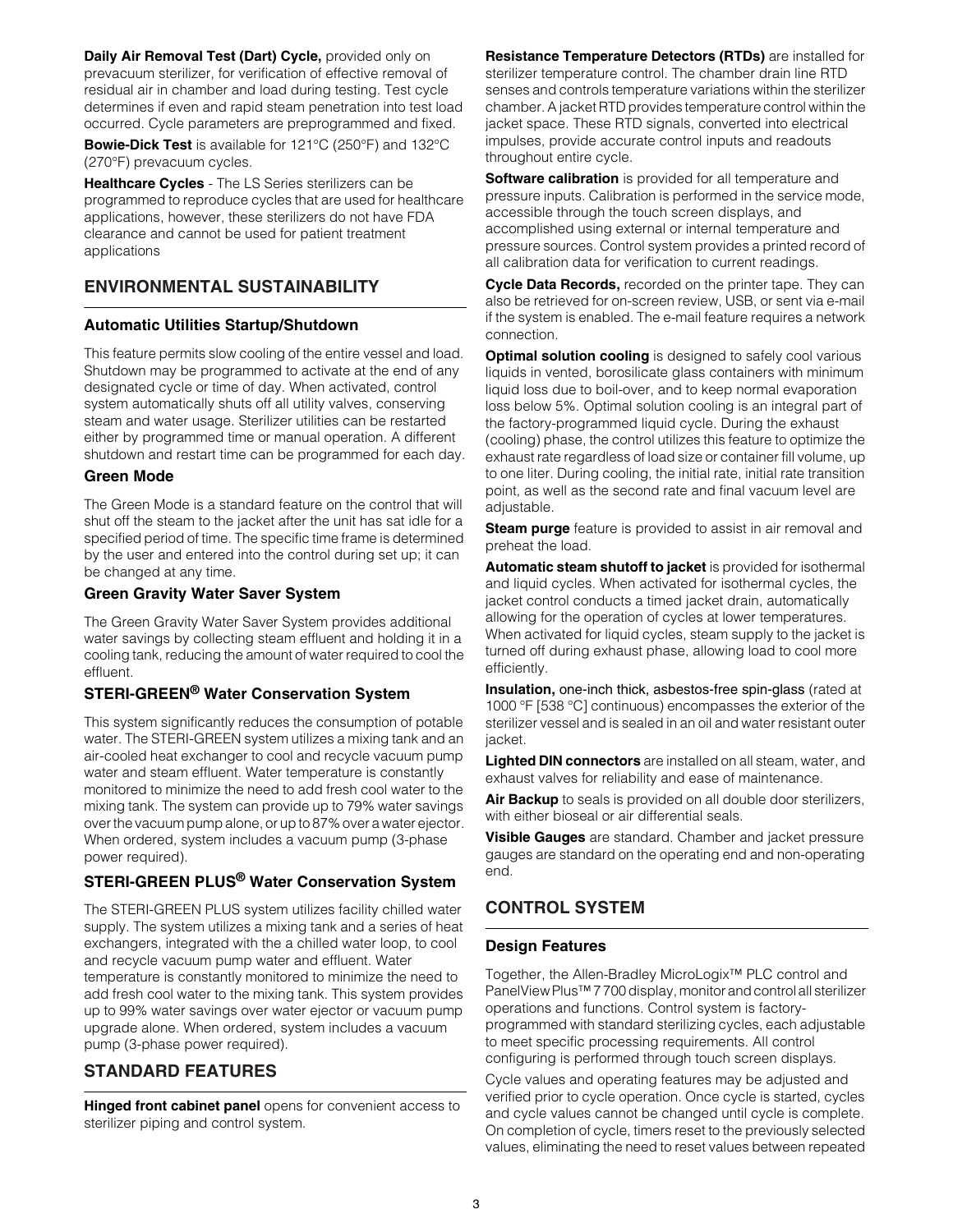cycles. If chamber temperature drops below the under temperature setting during the exposure phase, timer can be set to stop and automatically reset or resume once normal operating temperature is reached.

Critical control system components are housed within a sealed compartment to protect components from moisture and heat generated during sterilization process.

The control system is provided with features such as audit trail, password management and electronic signatures, which can



**Typical Cycle Menu Display**

facilitate compliance to 21 CFR Part 11 (Code of Federal Regulations Title 21)

**Operator interface control panel,** consisting of touch screen and thermal printer, is located on operating (load or nonsterile) end of sterilizer. If the sterilizer is equipped with double doors, an additional touch screen is provided on the non-operating (unload or sterile) end.

- **Touch-Sensitive Screen** features a color active matrix 18-bit graphics display. All sterilizer functions, including cycle initiation and cycle configuration, are operated by pressing the touch-sensitive areas on the display, referred to as buttons. Display indicates appropriate control buttons, operator prompts and status messages necessary to assist in sterilizer operation. All displayed messages are complete phrases with no codes to be cross-referenced. Display also indicates any abnormal conditions that may exist either in or out of a cycle.
- **Thermal printer** is a high resolution (8 dots per mm) printer. It is fast and quiet, printing at 25 lines per minute on industrial grade thermal paper. The device provides an easy-to-read printed record of all pertinent cycle data on 2.25" (57 mm) wide paper. Data is automatically printed at the beginning and end of each cycle and at transition points during the cycle.Three paper tape rolls are furnished with each unit. Printouts have a guaranteed lifetime of 25 years and are resistant from exposure to steam, alcohol, UV and visible light, oil, heat and water.
- **Non-operating end (NOE) control panel** (equipped on double-door sterilizers only) includes a touch-sensitive screen similar to the operating end screen. Preprogrammed cycles can be started from the NOE control panel. Display concurrently shows the same information as the operating end screen display.
- **Cycle configuration** is performed by accessing the **change values** menu on either end of a double door sterilizer. Utility shutdown parameters can only be changed on the OE

display. In addition to adjustment of cycle values, the following operating parameters can also be changed through the change values menu:

- » **Time Display and Printout Units** in standard AM/PM or 24-hour military (MIL) time.
- » **Selectable Cycle Name** permits user to name each cycle with any combination of letters, numbers, blank spaces, and underscores, up to eight characters long.
- » **Print Interval** permits adjustment of the time period between cycle-status printouts generated during the sterilize phase.
- » **Security access code** is required to enter the operating mode (running cycles), supervisor mode (changing values), and service mode. Operating the sterilizer or accessing change values menu causes display to request the entry of an access code. If access code is not properly entered, display returns to the standby screen, denying user access to the sterilizer or programming. Access to the sterilizer can be limited to 12 operators, each with a different access code.
- » **Alarm tones** The end of cycle and alarm tones have adjustable volumes ranging from off, low, medium and high. The alarm tone does not have the selection for off. Touching the display buttons will create audible beep.
- » **Temperature Display and Printout Units** in Celsius (°C) or Fahrenheit (°F). Temperature is set, displayed, controlled, and printed to the nearest 0.1°. Recalibration is not required when changing temperature units from °C to °F and vice versa.
- » **Pressure/Vacuum Display and Printout Units** in psi/In/Hg, Bar (Gauge and Absolute). Recalibration is not required when changing pressure units.

# **Mobile and PC Messaging (Standard)**

This is a standard feature on the control that allows the user to receive text messages or emails alerts regarding the status of the autoclave. The operator can choose from a list of # possible alerts from which to be notified.

### **SCADA Ready Control Interface (Standard)**

If requested, STERIS can provide the user the information to allow communication between the autoclave and the Building Management System. An ethernet connection is required.

### **Printer Data Storage (Standard)**

All printer data is saved internally and can be retrieved and viewed on the display screen, exported to a USB drive or emailed to the User.

### **Cycle usage (Standard)**

Utilization of the sterilizer can be monitored for each User, data can be exported via an Ethernet or USB port.

# **SAFETY FEATURES**

**Control lockout switch** (equipped on chamber door) senses when door seal is energized and tight against the door. Control prevents cycle from starting until the limit switch signal is received. If control loses appropriate signal during cycle, alarm activates, cycle aborts, and chamber safely vents with a controlled exhaust.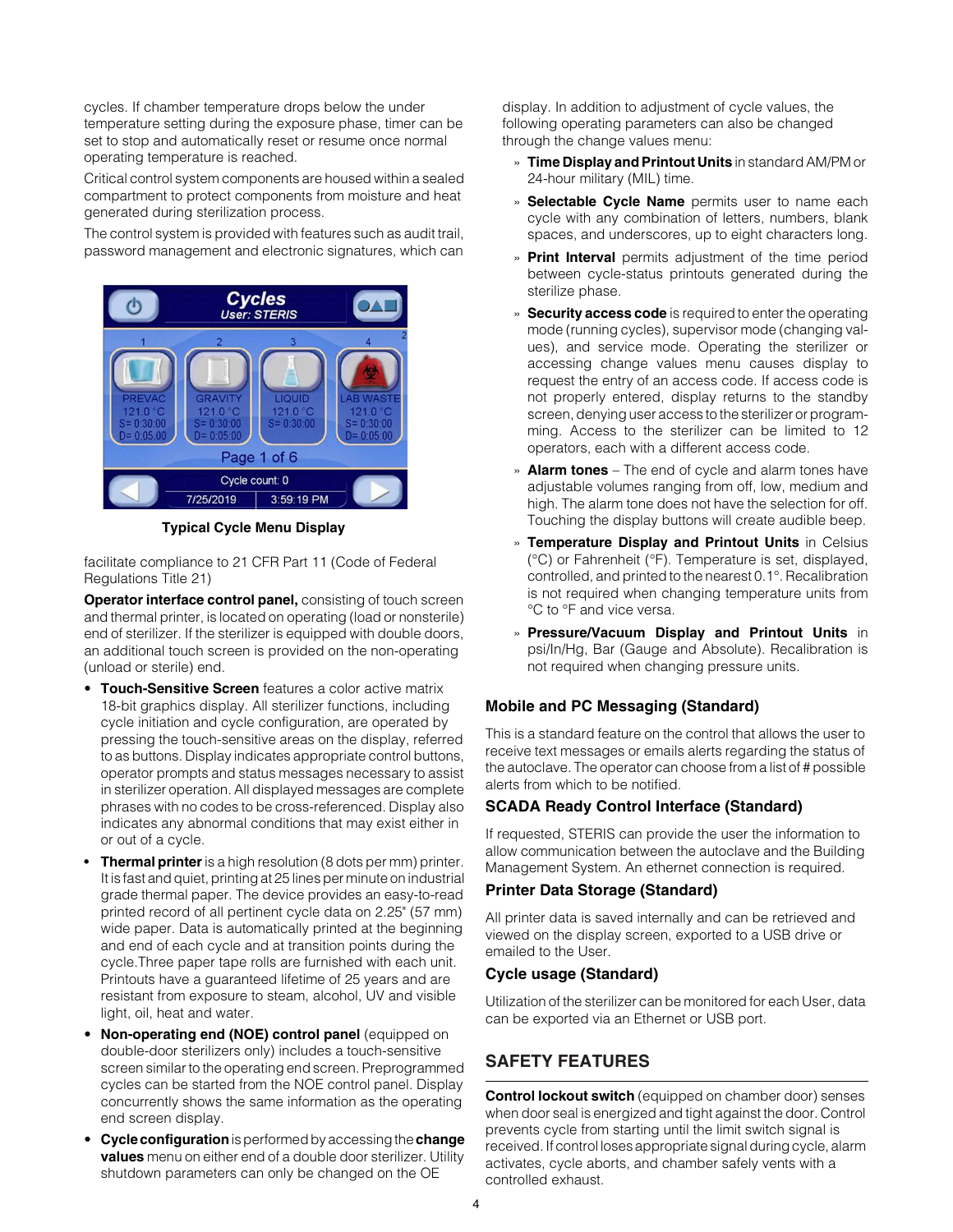**Chamber float switch** activates alarm, aborts cycle, and safely vents chamber with a controlled exhaust if excessive condensate is detected in the vessel chamber.

**Door interlocks (double door units only)** allow only one door to be opened at a time and, during processing, prevent the non-operating end (NOE) door from being opened until a satisfactory cycle is complete. If a cycle is aborted, the NOE door cannot be opened. The use of this feature may affect the door gaskets life expectancy unless an air differential or bio seal is provided.

**Pressure relief valve** limits the amount of pressure buildup so that the rated pressure in the vessel is not exceeded.

**Emergency stop button** (located on front of the sterilizer) is included on all sterilizers. A key is required to release the emergency stop (once pushed) before the unit can return to normal operation.

# **CONSTRUCTION**

# **Shell Assembly**

Two fabricated Type 316L stainless-steel shells, welded one within the other, form the sterilizer vessel. Type 316L stainlesssteel end frame(s) is welded to door end. On single door units, back of chamber is fitted with welded, 316L stainless-steel formed head.

Sterilizer vessel is ASME rated at 50 psig (3.2 Bar) and insulated. The Vessel (for AMSCO 250LS only) includes one 1.0" (25 mm) NPT welded chamber bushing for Customer use.

Steam-supply opening inside the chamber is shielded by a Type 316L stainless-steel baffle.

# **Chamber Door(s)**

Door is constructed of a single formed piece of Type 316L stainless steel. Door is insulated to reduce the surface temperature of the stainless-steel door cover.

During cycle operation, door is sealed by a **steam-activated door seal**. Door seal is constructed of a special long-life rubber compound. When sterilizer cycle is complete, the seal retracts under vacuum into a machined groove in sterilizer end frame. Door seal can be manually retracted to open the door and remove critical load in an emergency situation (if loss of vacuum or loss of power occurs).

A handle is used to manually open (by lowering) and manually close (by raising) the door which is suspended by cables attached to a counterweight.

A long-life proximity switch is used, by the control, to determine if the door is closed. An additional seal pressure switch prevents inadvertent cycle initiation if door is not sealed.

The door assembly is equipped with a mechanical locking mechanism that ensures the door cannot be opened, as long as the seal is intact and energized, and more than 2.0 psi pressure is in the chamber. Door interlocks on double door sterilizers can be programmed to prevent inadvertent opening of door(s). Access code is required to override door interlocks.

*NOTE: Bio-Seal option is available for AMSCO 250LS, double manual door sterilizers, as discussed on page 5.*

into the water-supply system and sterilizer. An optional backflow preventer is available. Water supply shutoff valve is located behind the front cabinet service panel under the chamber.

### **Automatic Drain Effluent Cooling**

The piping system to the drain provides automatic condensing of chamber steam and disposal of condensate to waste. Cooling water is added to ensure discharge temperature is discharged at or below 60°C (140°F). A separate resistance temperature detector (RTD) is included to limit the volume of water to only the amount required to achieve target temperature, thus conserving water.

### **Vacuum System**

Chamber pressure is reduced during the conditioning phase and drying phase through the means of either a standard water ejector or an optional vacuum pump upgrade. Subsequent to the drying phase, the chamber is returned to atmospheric pressure by admitting air through a bacteria-retentive filter.

### **Steam Source**

Sterilizers are piped valved, and trapped to receive buildingsupplied steam delivered at 50 to 80 psig (344.7 to 551.6 kPa) dynamic. If building steam source is not available, an electric carbon-steel steam generator or electric stainless-steel steam generator may be provided to supply steam to the sterilizer. Steam piping is constructed of brass and includes a shutoff valve, steam strainer and a brass pressure regulator.

Optional stainless-steel indirect-type steam generator can be installed as a pure steam source. Pure steam reduces the probability of contamination which could adversely affect research, such as tissue culture and trace metals studies.

Steam feeds from the jacket to the chamber. A check valve is added between the jacket and chamber on sterilizers with decontamination cycle option.

# **Piping**

All piping connections terminate within the confines of the sterilizer and are accessible from the front and side of sterilizer.

- **Solenoid Valves** in manifold with DIN connectors simplify sterilizer piping and can be serviced individually.
- **Manual Shutoff Valves** are pressure rated at 125 psig (862 kPa) for saturated steam. Valve handles are low-heat conducting.

# **MOUNTING ARRANGEMENT**

Sterilizers are arranged for either freestanding or recessed installation, as specified. Each sterilizer is equipped with a height-adjustable, steel floor stand. Sterilizer subframe is equipped with a synthetic rubber gasket to ensure tight fit between the cabinet panels on freestanding units or between the front cabinet panel and wall partition on recessed units.

On freestanding units, stainless-steel side panels enclose the sterilizer body and piping.

Each AMSCO 110LS and AMSCO 250LS sterilizer has a lockable front service panel.

# **Chamber Drain System**

Drain system is designed to prevent pollutants from entering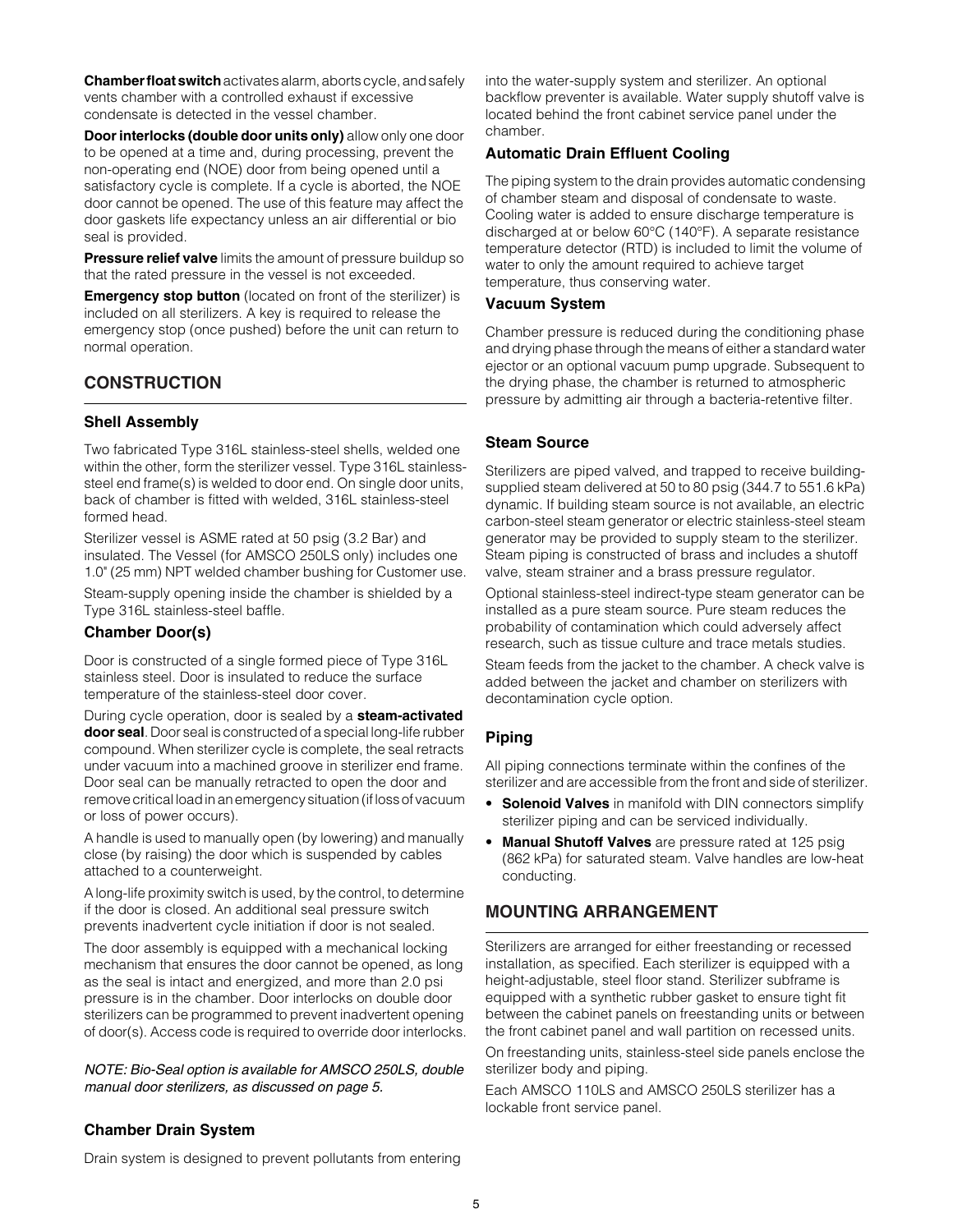# **OPTIONS**

**Stainless-steel piping to chamber** delivers steam generated from Customer purified water source to the chamber and its contents. All steam-to-chamber piping components are constructed of 300 series stainless steel. Option is provided with Pressure Reducing Valve. Compressed air required for pneumatic valves.

**Integral indirect stainless-steel clean steam generator**  automatically produces clean steam using Customer-supplied steam and purified water. Generator is integrally connected to the clean steam-to-chamber piping system.

**30 kW carbon-steel electric steam generator** typically fed by a potable water source with hardness not to exceed 171 mg/L. The generator is available for both single and double door sterilizers. The generator is mounted underneath both single and double door units. The generator option is not available for AMSCO 110LS double door units.

**30 kW electric stainless-steel steam generator** is electrically powered, automatically filled with water having 1 M $\Omega$ ·cm resistivity, and operates whenever the sterilizer power is on. Generator is integrally connected to the clean steam-tochamber piping system. The generator option is not available for AMSCO 110LS double door units.

**Auto Flush for Steam Generator** provides automatic flush of steam generator upon startup of sterilizer. Not required for SS generators.

**RTD load probes and F<sub>0</sub> sterilization** (maximum of 2) automatically sense the load temperature during cycle operation. A single thermal load probe is sealed through the sterilizer vessel and manually placed in the product container within the chamber prior to cycle operation.

In conjunction with the load probe option, individual cycles can be set to start exposure phase according to chamber drain temperature or according to load temperature. Also,  $F_0$  set points are available for each cycle, allowing for exposure phase termination based on the calculated  $F_0$  value.

**Bioseal (for AMSCO 250LS double manual door units only)** is a 1/4" steel plate which is welded to the chamber and a 1/4" thick silicone gasket that extends between the plate and a carbon steel wall frame which is welded to wall imbeds.The bioseal is provided on the non-operating end of the sterilizer, prevents passage of airborne microorganisms from the space between the vessel body and the structural wall opening.Steam is the primary source of pressure behind the door seal. All sterilizers with bioseals have air back-up to maintain seal pressure when out of cycle or if the steam source is not available.

**Air-differential seal (double door units only)**, provided on the non-operating end of the sterilizer, minimizes airflow between the dirty and clean sides of the barrier.

**Back cabinet panel** is provided on single door, freestanding units where the unit is accessible on all sides.

**Air detector** (integral factory piping option) is used to determine whether any air or non-condensible gas present in the chamber is sufficient to impair the sterilizing process.

**Backflow preventer** option can be installed on sterilizer piping to prevent the unwanted reverse flow of water or other substances into the potable water supply.

**Power door** provides automatic opening and closing by depressing a foot pedal. (Not available for sterilizers with Bio-Seal option).

**Vacuum Pump Upgrade**: Water ejector is replaced with a water ring vacuum pump.

**Drain line reference probe** automatically senses the drain line temperature during cycle operation.During the Sterilize phase, the chamber and reference probes are compared and if the difference is outside the allowable range, an alarm will occur. This option replaces the standard drain RTD probe with a dual element RTD probe, in the same sheathing.

**0.2 micron bacterial retentive filter** provides sterile air during airbreak at end of cycle.

**Reference recorder:** An optional independent recorder is provided to record chamber drainline temperature and chamber pressure. The recorder is remote mounted.

**Additional chamber penetration:** One 1" NPT capped chamber penetration port is located at the side of the vessel so as not interfere with other piping. The port provides for up to twelve (12) owner provided thermocouple probes or other test instrumentation.

One port is provided as standard on AMSCO 250LS.

**Printer on both ends.** An additional printer is provided on the non-operating end of the sterilizer.

**Dry Contacts** provide four (4) relays to communicate the following equipment status: door open, door closed, alarm, and unit on.

# **ACCESSORIES**

**Air Compressor, Portable, 115 Vac.** This accessory is intended for pneumatic valves on sterilizers when an air utility is not provided by the facility. It may also be used for back-up pressure source for the door seal in bioseal applications. This is a portable 1.5 Gallon compressor tank that delivers 48 LPM @ 689 KPa (1.7CFM @ 100 PSI). Refer to STERIS drawing no. 755718-038 for complete specifications.

#### *NOTE: UL/CSA certified only.*

**Seismic tie-down kit** conforms to current California Code of Regulations.

# **PREVENTIVE MAINTENANCE**

A global network of skilled service specialists can provide periodic inspections and adjustments to help ensure low-cost, peak performance. STERIS representatives can provide information regarding annual maintenance agreements.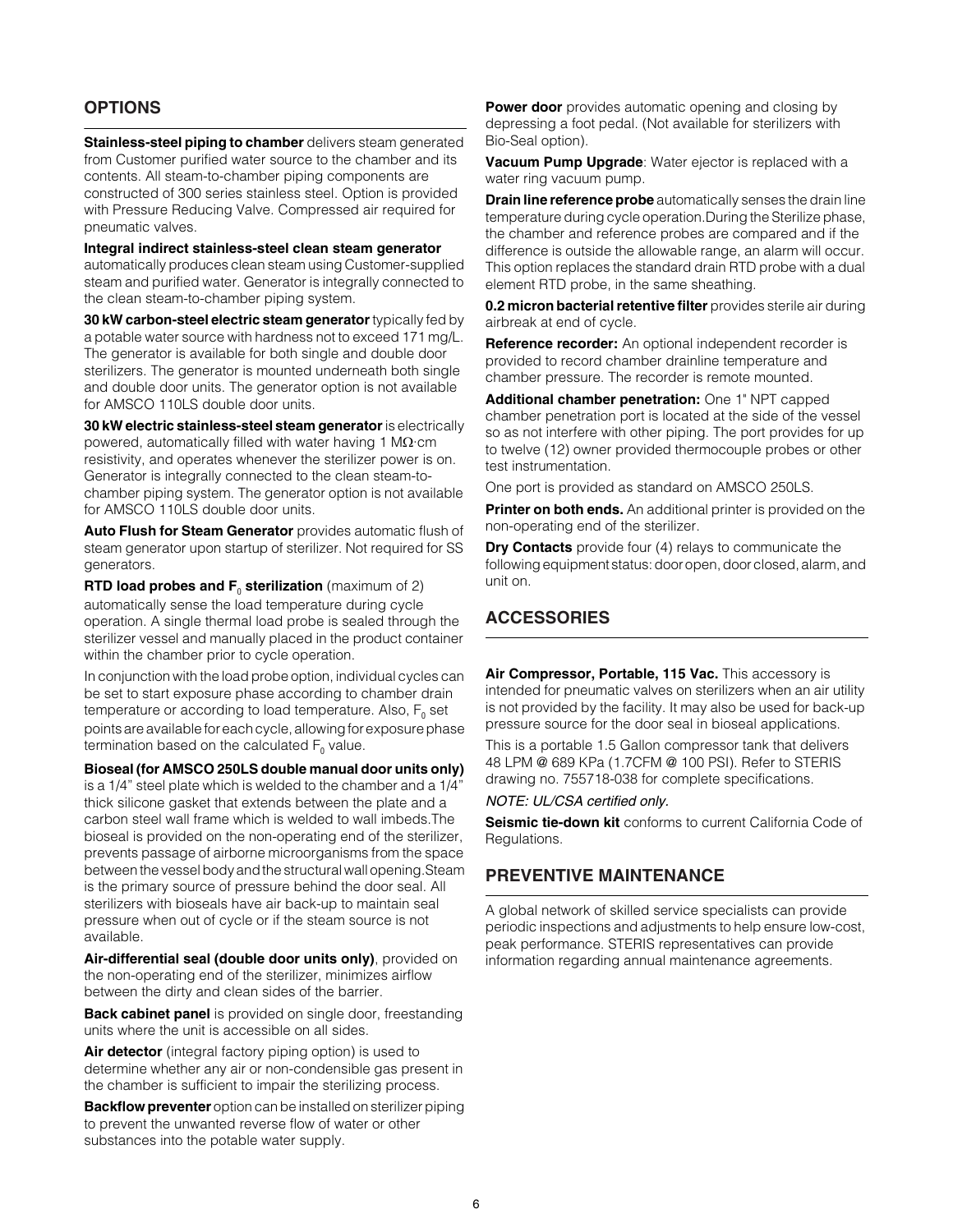# **NOTES**

- 1. The sterilizer is not supplied with a vacuum breaker or backflow preventer and, where required by local codes, installation of such a device in water line is not provided by STERIS.
- 2. Pipe sizes shown indicate terminal outlets only. Building service lines, not provided by STERIS, must supply the specified pressures and flow rates.
- 3. Disconnect switches (with OFF position lockout only; not provided by STERIS) should be installed in electric supply lines near the equipment.
- 4. Access to the recessing area from the control end of the sterilizer is recommended.
- 5. Clearances shown are minimal for installing and servicing the equipment.
- 6. If loading car and carriage are to be used with a AMSCO 250LS sterilizer, front clearance should equal twice the length of the sterilizer. This will permit complete withdrawal of the loading car from the chamber and allow convenient maneuverability of the transfer assembly to and from the sterilizer.
- 7. Floor drain should be provided within confines of sterilizer framework.

# **UTILITY REQUIREMENTS**

Refer to Equipment Drawing for complete information.

### **Sterilizer Using Facility Steam1**

#### **Steam**

1/2" NPT, 50 to 80 psig (344.7 to 551.6 kPa) dynamic, 97 to 100% vapor quality

#### **Drain**

1-1/2" ODT drain terminal. (Floor drain capacity must handle peak water consumption; refer to engineering data.)

#### **Electrical - Controls**

120 Volt, 50/60 Hz, 1-phase, 3.0 Amp

#### **International:**

230 Volt, 50/60 Hz, 1-Ph, 1.5 Amp

### **Sterilizer Feed Water**

1.0" NPT, 30 to 50 psig (206.8 to 344.7 kPa) dynamic. Water is used for ejectors, vacuum pumps, exhaust condensers, and trap cooling. Refer to **Table 1** for recommended water quality. Use of feed water within the nominal conditions will optimize equipment performance and reduce maintenance.

*NOTE: Backflow prevention is not standard on the unit, but a backflow preventer option can be ordered.*

# **Sterilizer Equipped With Integral Carbon Steel Steam Generator**

# **Drain**

1-1/2" ODT drain terminal. (Floor drain capacity must handle peak water consumption; refer to engineering data.)

### **Generator Drain**

1/2" ODT

#### **Electrical - Controls**

120 Volt, 50/60 Hz, 1-phase, 9.5 Amp

#### **International:**

230 Volt, 50/60 Hz, 1-Ph, 1.5 Amp

### **Electrical - Generator**

208 Volt, 50/60 Hz, 3-phase

240 Volt, 50/60 Hz, 3-phase

480 Volt, 50/60 Hz, 3-phase

600 Volt, 60 Hz, 3-phase

### **International:**

380/415 Volt, 50/60 Hz, 3-Ph, (Prevacuum Units)

#### **Sterilizer Feed Water**

1.0" NPT, 30 to 50 psig (206.8 to 344.7 kPa) dynamic. Refer to **Table 1** for water specification guidelines.

### **Steam Generator Feed Water**

1/2" NPT, 20 to 50 psig (137.9 to 344.7 kPa) dynamic. Refer to **Table 2** for required water quality. Use of feed water within the nominal conditions will optimize equipment performance and reduce maintenance.

### *NOTE: Backflow prevention is not standard on the unit, but a backflow preventer option can be ordered.*

# **Sterilizer Equipped With Integral Stainless-steel Steam Generator**

#### **Sterilizer Feed Water**

1.0" NPT, 30 to 50 psig (206.8 to 344.7 kPa) dynamic. Refer to **Table 1** for required water quality.

#### **Steam Generator Feed Water**

1/2" NPT, 20 to 50 psig (137.9 to 344.7 kPa) Refer to **Table 3** for required water quality.

#### **Drain**

1-1/2" ODT generator drain terminal. (Floor drain capacity must handle peak water consumption; refer to engineering data).

#### **Generator Drain**

1/2" ODT

### **Electrical - Controls**

120 Volt, 50/60 Hz, 1-phase, 9.5 Amp

**International:** 230 Volt, 50/60 Hz, 1-Ph, 1.5 Amp

#### **Electrical - Generator**

208 Volt, 50/60 Hz, 3-phase 240 Volt, 50/60 Hz, 3-phase 480 Volt, 50/60 Hz, 3-phase 600 Volt, 60 Hz, 3-phase

#### **International:**

380/415 Volt, 50/60 Hz, 3-Ph, (Prevacuum Units)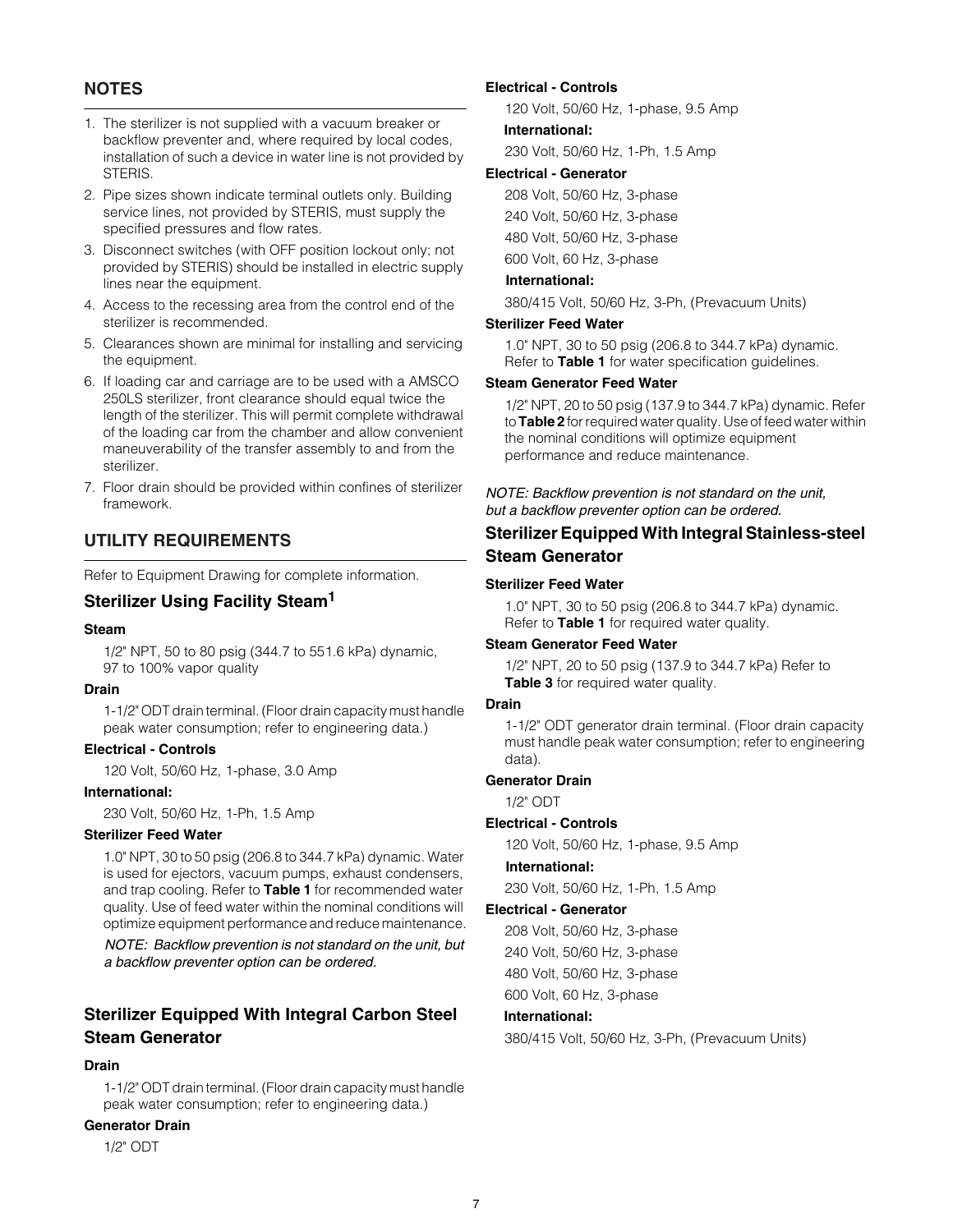| Refer to the Following Equipment Drawings for Installation Details |                                                      |  |  |  |  |
|--------------------------------------------------------------------|------------------------------------------------------|--|--|--|--|
| <b>Equipment Drawing Number</b>                                    | <b>Equipment Drawing Title</b>                       |  |  |  |  |
| AMSCO 110LS                                                        |                                                      |  |  |  |  |
| 387362-169                                                         | 110LS, SINGLE DOOR, RECESSED, STEAM HEAT             |  |  |  |  |
| 387362-170                                                         | 110LS, SINGLE DOOR, CABINET, STEAM HEAT              |  |  |  |  |
| 387362-171                                                         | 110LS, SINGLE DOOR, RECESSED, ELECTRIC STEAM         |  |  |  |  |
| 387362-172                                                         | 110LS, SINGLE DOOR, CABINET, ELECTRIC STEAM          |  |  |  |  |
| 387362-173                                                         | 110LS, DOUBLE DOOR, RECESSED 1 WALL, STEAM HEAT      |  |  |  |  |
| AMSCO 250LS                                                        |                                                      |  |  |  |  |
| 387362-159                                                         | 250LS, SINGLE DOOR, RECESSED, STEAM HEAT             |  |  |  |  |
| 387362-160                                                         | 250LS, SINGLE DOOR, CABINET, STEAM HEAT              |  |  |  |  |
| 387362-161                                                         | 250LS, SINGLE DOOR, RECESSED, ELECTRIC STEAM         |  |  |  |  |
| 387362-162                                                         | 250LS SINGLE DOOR, CABINET, ELECTRIC STEAM           |  |  |  |  |
| 387362-163                                                         | 250LS, DOUBLE DOOR, RECESSED 1 WALL, STEAM HEAT      |  |  |  |  |
| 387362-164                                                         | 250LS, DOUBLE DOOR, RECESSED 2 WALLS, STEAM HEAT     |  |  |  |  |
| 387362-165                                                         | 250LS, DOUBLE DOOR, RECESSED 1 WALL, ELECTRIC STEAM  |  |  |  |  |
| 387362-166                                                         | 250LS, DOUBLE DOOR, RECESSED 2 WALLS, ELECTRIC STEAM |  |  |  |  |

*<sup>1.</sup> External Supplied Steam (Facility Steam/Stand-Alone Steam Generator)*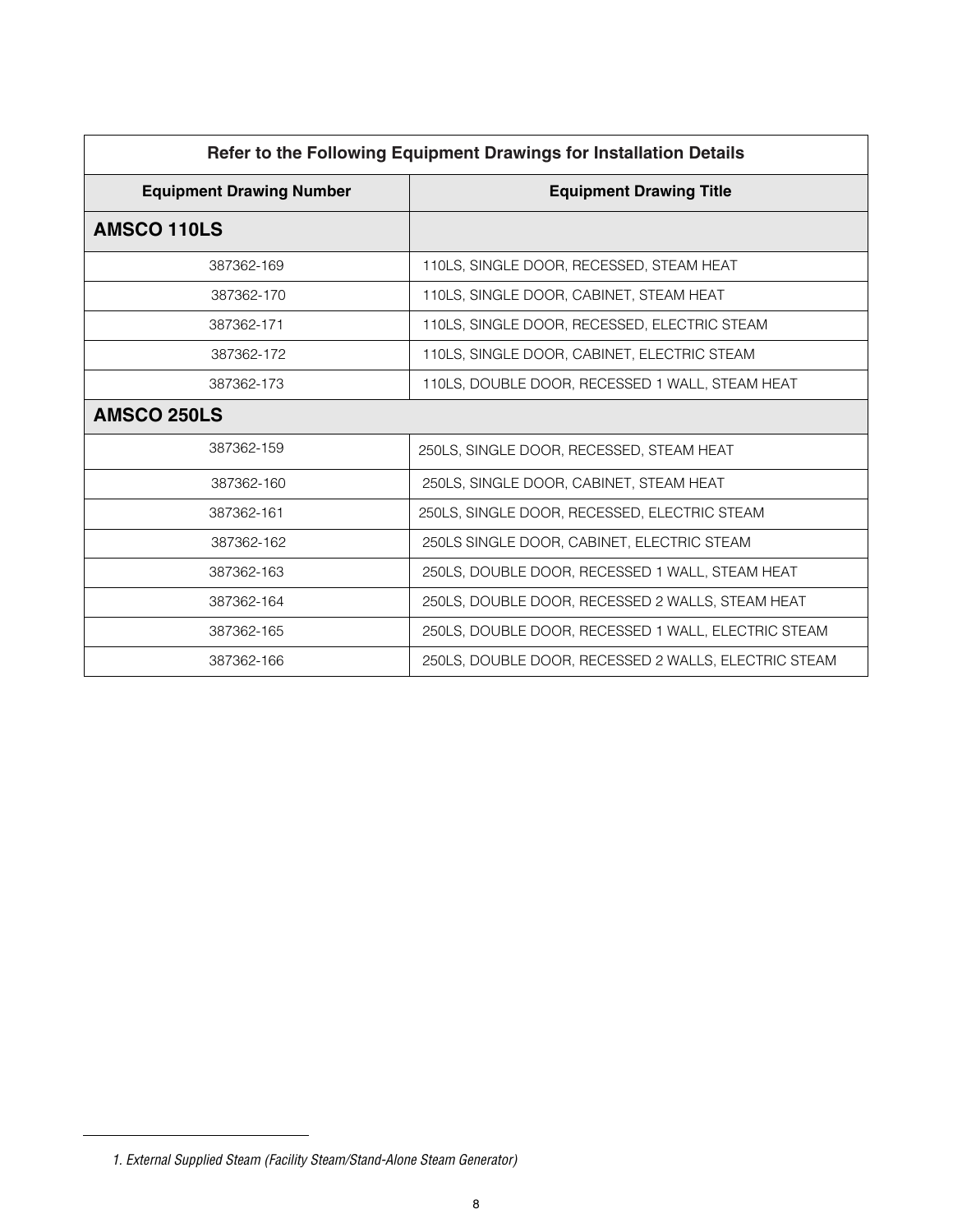| <b>Table 1. Recommended Feed Water Quality for Sterilizers</b> |
|----------------------------------------------------------------|
|----------------------------------------------------------------|

| <b>Condition</b>                               | <b>Nominal Conditions</b>                                      | <b>Maximum Conditions</b> |  |  |
|------------------------------------------------|----------------------------------------------------------------|---------------------------|--|--|
| <b>Temperature</b>                             | 40 $^{\circ}$ -60 $^{\circ}$ F (4 $^{\circ}$ -16 $^{\circ}$ C) | 70°F (21°C)               |  |  |
| *<br><b>Total Hardness as CaCO<sub>3</sub></b> | 50-120 mg/L                                                    | 171 $mq/L$                |  |  |
| <b>Total Dissolved Solids</b>                  | 100-200 mg/L                                                   | 500 mg/L                  |  |  |
| Total Alkalinity as CaCO <sub>3</sub>          | 70-120 mg/L                                                    | 180 mg/L                  |  |  |
| pН                                             | $6.8 - 7.5$                                                    | $6.5 - 8.5$               |  |  |
| Total Silica                                   | $0.1 - 1.0$ mg/L                                               | $2.5 \text{ mg/L}$        |  |  |

**\*** *17.1 mg/L = 1.0 grain hardness*

| Table 2. Required Feed Water Quality for Carbon-Steel Steam Generators |
|------------------------------------------------------------------------|
|------------------------------------------------------------------------|

| Condition                                      | <b>Nominal Conditions</b> | <b>Maximum Conditions</b>            |  |  |
|------------------------------------------------|---------------------------|--------------------------------------|--|--|
| Temperature                                    | 70-140°F (21-60°C)        | 140°F (60°C)                         |  |  |
| $\star$<br>Total Hardness as CaCO <sub>3</sub> | $0-17$ mg/L               | 130 mg/L                             |  |  |
| <b>Total Dissolved Solids</b>                  | 50-150 mg/L               | 250 mg/L                             |  |  |
| <b>Total Alkalinity as CaCO<sub>3</sub></b>    | 50-100 mg/L               | 180 mg/L                             |  |  |
| pН                                             | $6.8 - 7.5$               | $6.5 - 8.5$                          |  |  |
| Total Silica                                   | $0.1 - 1.0$ mg/L          | $2.5 \text{ mg/L}$                   |  |  |
| Resistivity <sup>†</sup>                       | $2 - 6$ kO $\cdot$ cm     | $26 \text{ k}\Omega \cdot \text{cm}$ |  |  |

**\*** *17.1 mg/L = 1.0 grain hardness*

**†** *WARNING-BURN HAZARD: Never use supply water with resistivity*   $\overline{e}$  exceeding 26 kΩ·cm, as doing so may cause malfunction of steam genera*tor level control, resulting in sterilizer operator being severely burned by scalding water. If supply water resistivity exceeds 26 kΩ·cm immediately contact STERIS Service Engineering.*

|  | <b>Table 3. Required Feed Water Quality Stainless Steel Generators</b> |
|--|------------------------------------------------------------------------|
|--|------------------------------------------------------------------------|

| Type of Water                | Deionized Water, Distilled or Reverse Osmosis |  |  |  |
|------------------------------|-----------------------------------------------|--|--|--|
| Temperature                  | 70-140°F (21-60°C)                            |  |  |  |
| Minimum Specific Resistivity | 1.0 M $\Omega$ ·cm                            |  |  |  |

*NOTE: Do not connect tap water to stainless-steel steam generator. Use of water not meeting the required feed water quality will invalidate the warranty and is a violation of ASME Boiler Codes.*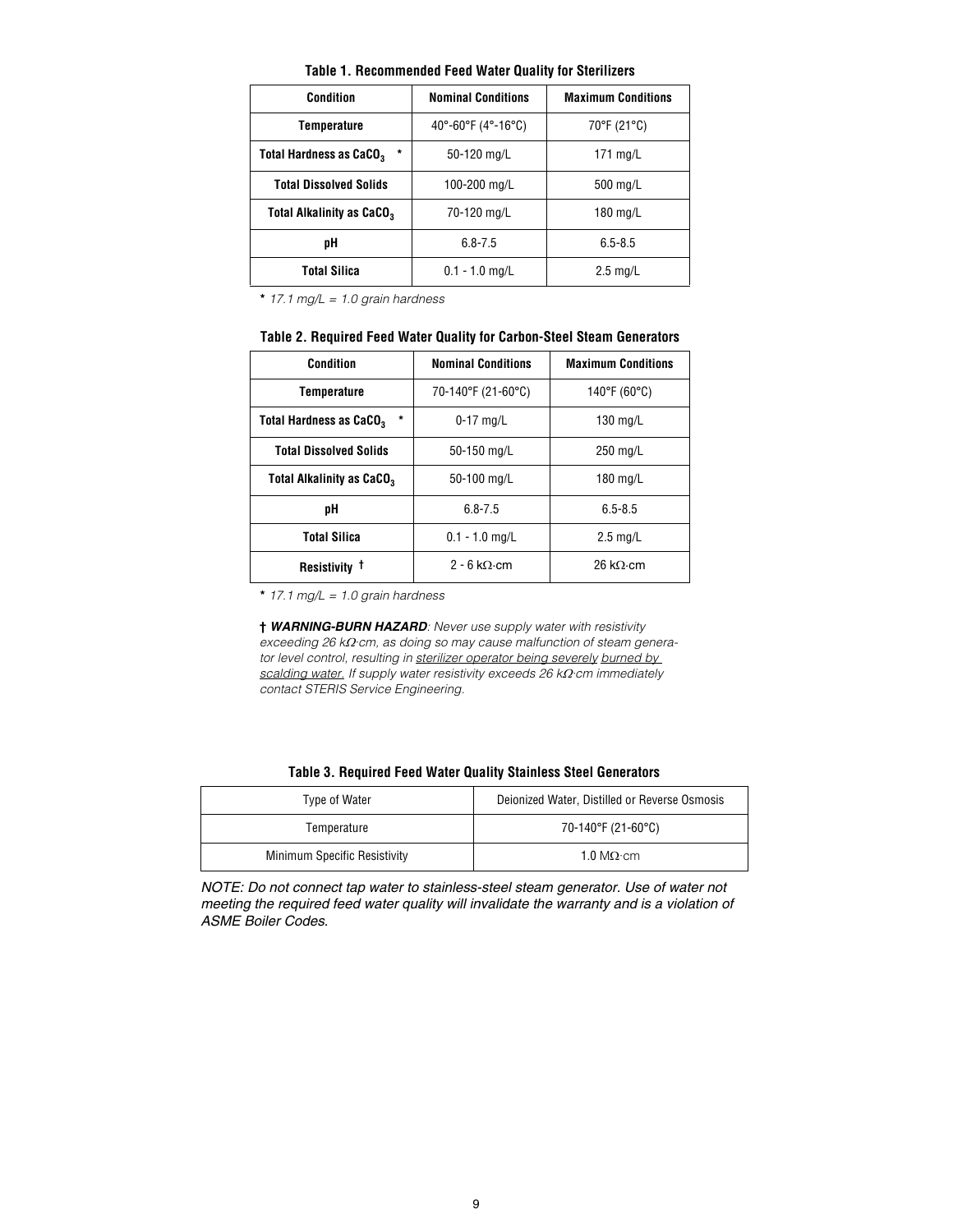# **ENGINEERING DATA**

|                                                                          | <b>MAXIMUM OPERATING</b><br><b>WEIGHT<sup>a</sup></b> |                    |                    | <b>HEAT LOSS<sup>b</sup></b><br>BTU/hr at $70^{\circ}$ F (21 $^{\circ}$ C) |                         |                                                       |                         |                 |                |                         |
|--------------------------------------------------------------------------|-------------------------------------------------------|--------------------|--------------------|----------------------------------------------------------------------------|-------------------------|-------------------------------------------------------|-------------------------|-----------------|----------------|-------------------------|
| Model &<br><b>Chamber Size</b>                                           | <b>Heating</b>                                        | lbs (kg)           |                    | <b>Single Door</b>                                                         |                         |                                                       | <b>Double Door</b>      |                 |                |                         |
| in (mm)                                                                  |                                                       |                    |                    | Cab't Enc<br>Recessed                                                      |                         | <b>Recessed Two Walls</b><br><b>Recessed One Wall</b> |                         |                 |                |                         |
|                                                                          |                                                       | <b>Single Door</b> | <b>Double Door</b> | To Room                                                                    | <b>Front of</b><br>Wall | <b>Back of</b><br>Wall                                | <b>Front of</b><br>Wall | Back of<br>Wall | At Each<br>End | <b>Between</b><br>Walls |
| AMSCO 110LS                                                              | Steam                                                 | 750 (340)          | 989 (449)          | 4300                                                                       | 1600                    | 2700                                                  | 1600                    | 3500            | N/A            | N/A                     |
| $16 \times 16 \times 26$<br>$(406 \times 406 \times 660)$                | Electric                                              | 890 (404)          | N/A                | 6050                                                                       | 2300                    | 3750                                                  | N/A                     | N/A             | N/A            | N/A                     |
| AMSCO 250LS<br>$20 \times 20 \times 38$<br>$(508 \times 508 \times 965)$ | Steam                                                 | 1231 (558)         | 1606 (728)         | 7000                                                                       | 2500                    | 4500                                                  | 2500                    | 5300            | 2500           | 2800                    |
|                                                                          | Electric                                              | 1371 (622)         | 1726 (782)         | 8750                                                                       | 3300                    | 5450                                                  | 3300                    | 6250            | 3300           | 2950                    |

|                                                           |          | UTILITIES CONSUMPTION |                                                  |                             |                      |                                                     |                      |                                       |                                                  |                         |
|-----------------------------------------------------------|----------|-----------------------|--------------------------------------------------|-----------------------------|----------------------|-----------------------------------------------------|----------------------|---------------------------------------|--------------------------------------------------|-------------------------|
| Model &                                                   |          | Water <sup>c</sup>    |                                                  |                             |                      |                                                     |                      |                                       |                                                  |                         |
|                                                           |          | Cold                  |                                                  |                             | Hot <sup>d</sup>     |                                                     |                      | <b>Steam</b>                          |                                                  |                         |
| <b>Chamber Size</b><br>in $(mm)$                          | Heating  | Peak<br>gpm<br>(lpm)  | Per Cycle <sup>e</sup><br>qal/cycle<br>(I/cycle) | <b>Idle</b><br>gph<br>(Iph) | Peak<br>gpm<br>(lpm) | Per<br>Cycle <sup>e</sup><br>gal/cycle<br>(I/cycle) | Idle<br>gph<br>(lph) | Peak <sup>f</sup><br>lb/hr<br>(kg/hr) | Per Cycle <sup>e</sup><br>lb/cycle<br>(kg/cycle) | Idle<br>lb/hr<br>(kg/h) |
| AMSCO 110LS                                               | Steam    | 6(23)                 | 68 (257)                                         | 7(27)                       | N/A                  | N/A                                                 | N/A                  | 180 (81)                              | 18(8)                                            | 7(3)                    |
| $16 \times 16 \times 26$<br>$(406 \times 406 \times 660)$ | Electric | 6(23)                 | 68 (257)                                         | 7(27)                       | 1(4)                 | 3(11)                                               | (4)                  | N/A                                   | N/A                                              | N/A                     |
| AMSCO 250LS                                               | Steam    | 6(23)                 | 70 (265)                                         | 10(38)                      | N/A                  | N/A                                                 | N/A                  | 180 (81)                              | 21(10)                                           | 7(3)                    |
| $20 \times 20 \times 38$<br>$(508 \times 508 \times 965)$ | Electric | 6(23)                 | 70 (265)                                         | 10(38)                      | 1 $(4)$              | 4(15)                                               | (4)                  | N/A                                   | N/A                                              | N/A                     |

*<sup>a</sup> Based on chamber fully loaded with water flasks. Noise level is based on the vacuum pump, 74 dB at 24"Hg vacuum. Estimated noise level of 68dB for units with water ejector.* 

*<sup>b</sup> At 70°F (21°C).*

*<sup>c</sup> Backflow preventer device in water line, when required by local codes, is not provided by STERIS.*

*<sup>d</sup> Hot water recommended for units equipped with electric steam heat.*

*<sup>e</sup> Based on Prevac cycle, 3 pulses, 30 minute exposure time and 5 minute dry time. Tested with empty chamber.*

*<sup>f</sup> Peak steam demand (lbs/hr) may vary depending on operating conditions.*

Additional utilities are required for units with the following options:

- Liquid Air Cool (Compressed Air)
- Decontamination Cycle (Compressed Air)
- Bio-Seal and Air Differential Seal (Optional Compressed Air Backup)
- Vacuum Pump (3-Phase Voltage)
- Stainless-Steel Piped Units (Treated Water)
- Steam Source (one of the following):
	- >> Integral Steam Generator Carbon Steel or Stainless Steel (3 Phase Voltage)
	- >> Indirect Steam Generator; Minimum 75 psig Steam Required

*Consult Customer service for specially configured equipment drawings.*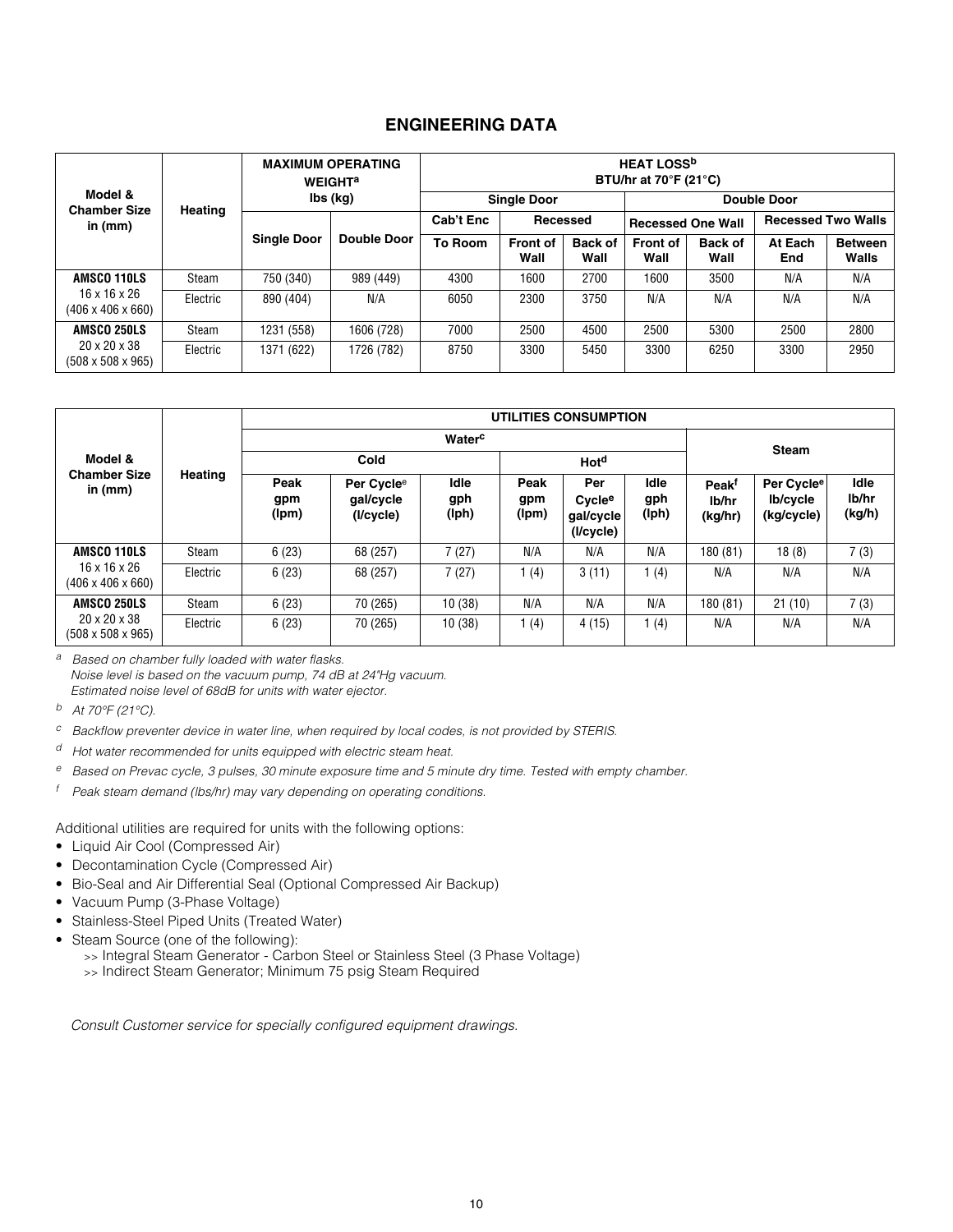### **CUSTOMER IS RESPONSIBLE FOR COMPLIANCE WITH APPLICABLE LOCAL AND NATIONAL CODES AND REGULATIONS.**

**The base language of this document is ENGLISH. Any translations must be made from the base language document.**